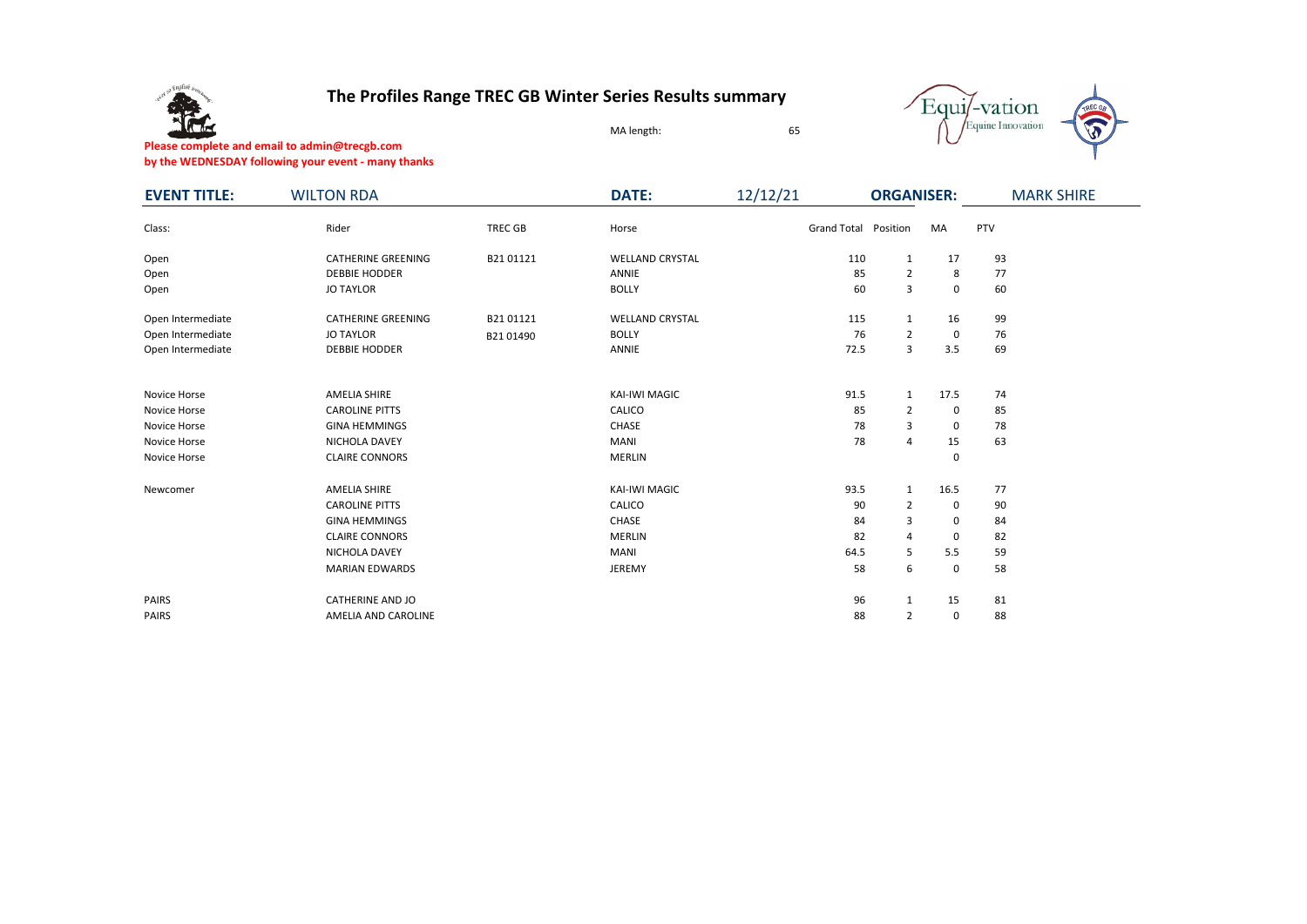|                           |                       | The Profiles Range TREC GB Winter Series Class summary |                       |                    |               |                       |                 |                         |                     | ±qui/-vation<br>/Equine Innovation | TREC GB<br>$\bigcirc$                              |
|---------------------------|-----------------------|--------------------------------------------------------|-----------------------|--------------------|---------------|-----------------------|-----------------|-------------------------|---------------------|------------------------------------|----------------------------------------------------|
| <b>EVENT TITLE:</b>       | <b>WILTON RDA</b>     |                                                        | DATE:                 | ########           |               | <b>ORGANISER:</b>     |                 | <b>MARK SHIRE</b>       |                     |                                    |                                                    |
| Class:                    | <b>Open</b>           |                                                        |                       |                    |               |                       |                 |                         |                     |                                    |                                                    |
| <b>RIDER</b>              | <b>TREC GB Number</b> | Lear Gate<br>HORSE (very important)                    | Mount                 | Rein Back<br>Sbeno | Water<br>Jump | Brambles<br>Bending   | Neck Rein       | Deductions for circling | PTV<br><b>TOTAL</b> | CANTER<br>WALK                     | MA<br><b>GRAND</b><br><b>TOTAL</b><br><b>TOTAL</b> |
| <b>CATHERINE GREENING</b> | B2101121              | <b>WELLAND CRYSTAL</b>                                 | 10 <sup>1</sup><br>10 |                    | 10            | 10 <sup>1</sup><br>10 | 10 <sup>1</sup> |                         | 93                  | 15                                 | 17 110                                             |
| <b>DEBBIE HODDER</b>      |                       | ANNIE                                                  | 10 <sub>1</sub>       |                    |               | 10                    |                 |                         | 77                  |                                    | 885                                                |
| <b>JO TAYLOR</b>          | B2101490              | <b>BOLLY</b>                                           | 10 <sup>1</sup>       |                    |               | 10<br>10              |                 |                         | 60                  |                                    | 060                                                |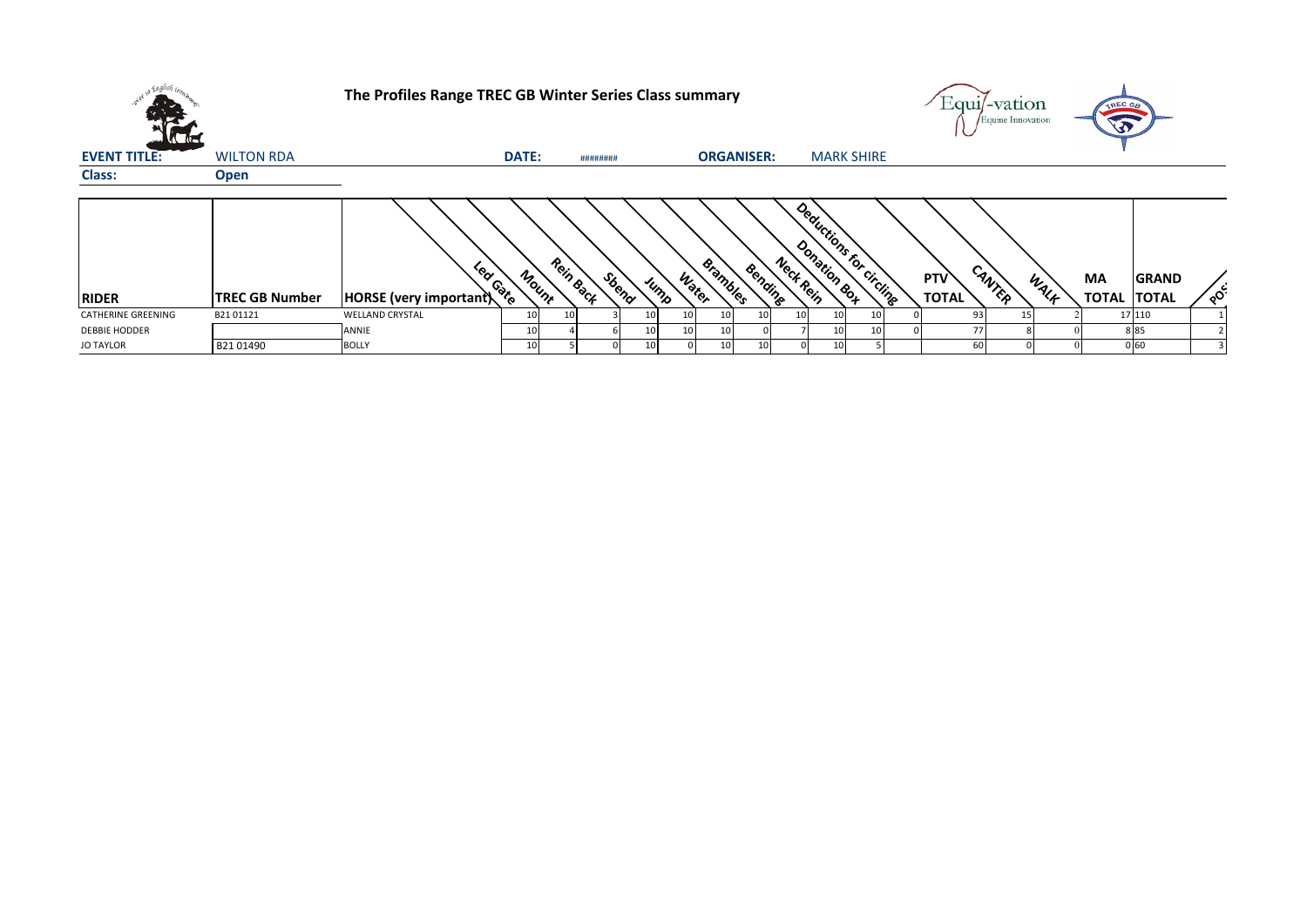|                      |                                 | The Profiles Range TREC GB Winter Series Class summary |                 |           |       |      |    |                          |         |           |                                          |    |                            |           | Equi/-vation<br>Equine Innovation |                           | TREC GR<br>5                 |        |
|----------------------|---------------------------------|--------------------------------------------------------|-----------------|-----------|-------|------|----|--------------------------|---------|-----------|------------------------------------------|----|----------------------------|-----------|-----------------------------------|---------------------------|------------------------------|--------|
| <b>EVENT TITLE:</b>  | <b>WILTON RDA</b>               |                                                        | <b>DATE:</b>    |           | ####  |      |    | <b>ORGANISER:</b>        |         |           | <b>MARK SHIRE</b>                        |    |                            |           |                                   |                           |                              |        |
| <b>Class:</b>        | <b>Open Intermediate</b>        |                                                        |                 |           |       |      |    |                          |         |           |                                          |    |                            |           |                                   |                           |                              |        |
| <b>RIDER</b>         | <b>TREC GB</b><br><b>Number</b> | Lear Gate<br><b>HORSE</b> (very important)             | Mount           | Corridor  | Sbend | Jump |    | <b>Brambles</b><br>Ditch | Bending | Neck Rein | Deductions for circling<br>Turnabout &o4 |    | <b>PTV</b><br><b>TOTAL</b> | CANTER    | WALF                              | <b>MA</b><br><b>TOTAL</b> | <b>GRAND</b><br><b>TOTAL</b> | POSIT. |
| CATHERINE GREENING   | B2101121                        | <b>WELLAND CRYSTAL</b>                                 | 10              | <b>10</b> |       |      | 10 |                          | 10      | 10        |                                          | 10 |                            | 99        |                                   |                           | 16 115                       |        |
| <b>DEBBIE HODDER</b> |                                 | ANNIE                                                  | 10 <sup>1</sup> |           |       |      | 10 |                          |         |           |                                          |    |                            | 69<br>3.5 |                                   |                           | $3.5$ 72.5                   |        |
| <b>JO TAYLOR</b>     | B2101490                        | <b>BOLLY</b>                                           | 10 <sup>1</sup> |           |       |      | 10 |                          | 10      |           |                                          | 10 |                            | <b>76</b> |                                   |                           | 0 76                         |        |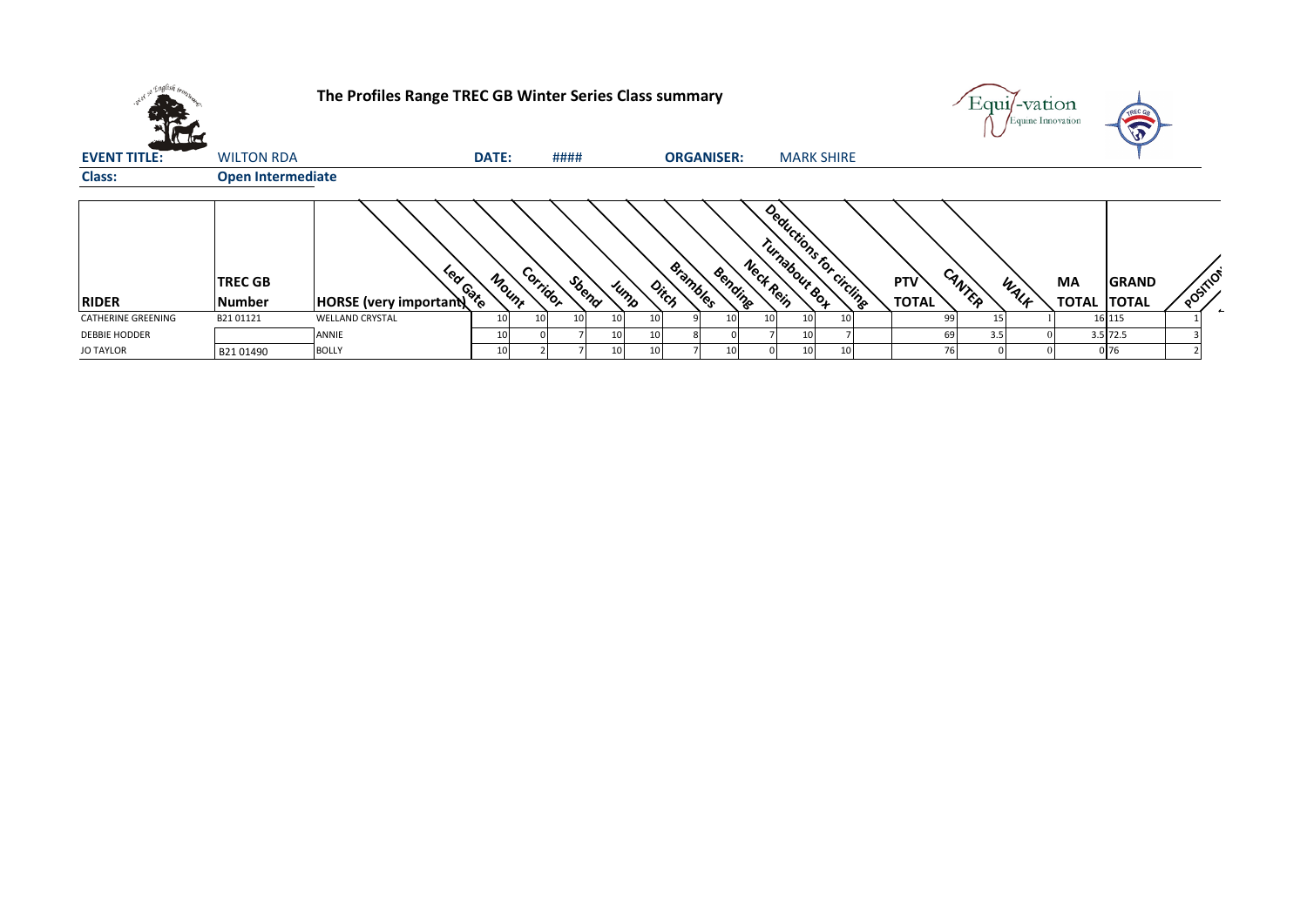|                       |                          | The Profiles Range TREC GB Winter Series Class summary |       |          |      |       |                         |                   |         |           |                                           |  |                     |        | Equi/-vation<br>Equine Innovation |                           |                              |          |  |
|-----------------------|--------------------------|--------------------------------------------------------|-------|----------|------|-------|-------------------------|-------------------|---------|-----------|-------------------------------------------|--|---------------------|--------|-----------------------------------|---------------------------|------------------------------|----------|--|
| <b>EVENT TITLE:</b>   | <b>WILTON RDA</b>        |                                                        | DATE: |          | #### |       |                         | <b>ORGANISER:</b> |         |           | <b>MARK SHIRE</b>                         |  |                     |        |                                   |                           |                              |          |  |
| <b>Class:</b>         | <b>Novice Horse</b>      |                                                        |       |          |      |       |                         |                   |         |           |                                           |  |                     |        |                                   |                           |                              |          |  |
| <b>RIDER</b>          | <b>TREC GB</b><br>Number | Lear Gate<br><b>HORSE</b> (very important)             | Mount | Corridor |      | Sbend | <b>Brambles</b><br>Jump | Ditch             | Bending | Neck Rein | Deductions for circlingen<br>Tunabour eos |  | PTV<br><b>TOTAL</b> | CANTER | WALK                              | <b>MA</b><br><b>TOTAL</b> | <b>GRAND</b><br><b>TOTAL</b> | POSITION |  |
| <b>GINA HEMMINGS</b>  |                          | CHASE                                                  | 10    | 10       |      | 10    |                         | 10                |         |           | 10                                        |  | 78                  |        |                                   |                           | 078                          |          |  |
| <b>CLAIRE CONNORS</b> |                          | <b>MERLIN</b>                                          | 10    | 0E       |      | 10    |                         | 10                | 10      |           |                                           |  |                     |        |                                   |                           |                              |          |  |
| NICHOLA DAVEY         |                          | <b>MANI</b>                                            | 10    |          |      |       | 10                      |                   | 10      |           | 10                                        |  | 63                  | 15     |                                   |                           | 15 78                        |          |  |
| AMELIA SHIRE          | R21-1753                 | KAI-IWI MAGIC                                          | 1(    |          |      | 10    |                         |                   |         |           | 10                                        |  | 74                  |        | 2.5                               |                           | 17.5 91.5                    |          |  |
| <b>CAROLINE PITTS</b> |                          | CALICO                                                 | 10    |          | 10   | 10    |                         | 10                |         |           | 10                                        |  | 85                  |        |                                   |                           | 085                          |          |  |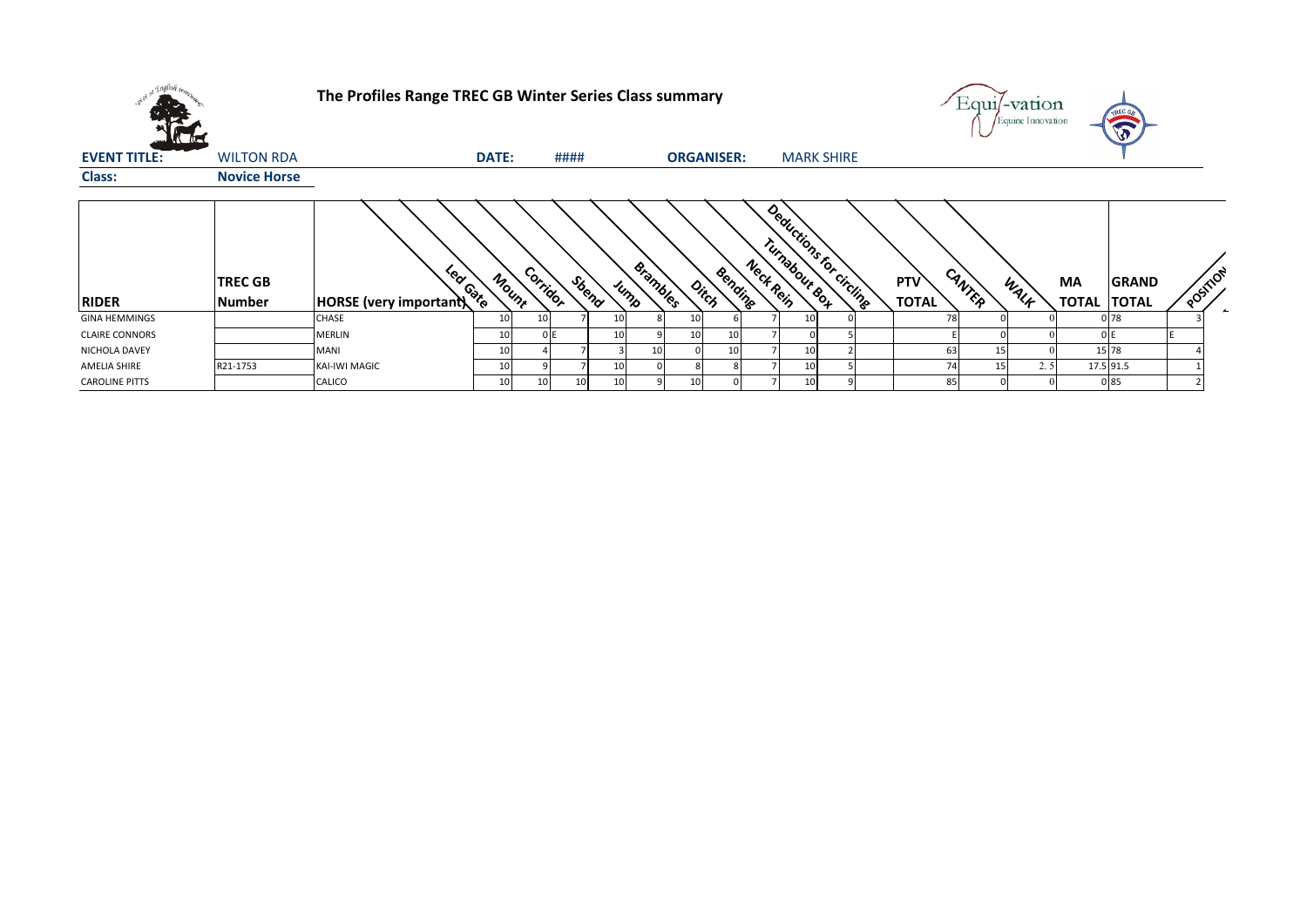|                       |                          | The Profiles Range TREC GB Winter Series Class summary |       |          |       |                         |       |                   |                                      |                   |                     | Equi/-vation<br>Equine Innovation |      | <b>VAREC GA</b><br>$\mathbf{v}$                    |          |
|-----------------------|--------------------------|--------------------------------------------------------|-------|----------|-------|-------------------------|-------|-------------------|--------------------------------------|-------------------|---------------------|-----------------------------------|------|----------------------------------------------------|----------|
| <b>EVENT TITLE:</b>   | <b>WILTON RDA</b>        |                                                        | DATE: |          | ####  |                         |       | <b>ORGANISER:</b> |                                      | <b>MARK SHIRE</b> |                     |                                   |      |                                                    |          |
| <b>Class:</b>         | <b>Newcomer</b>          |                                                        |       |          |       |                         |       |                   |                                      |                   |                     |                                   |      |                                                    |          |
| <b>RIDER</b>          | <b>TREC GB</b><br>Number | Lear Gate<br>HORSE (very important)                    | Mount | Corridor | SBeno | <b>Brambles</b><br>Jump | Water | Bending           | Deductions for circling<br>Neck Rein |                   | PTV<br><b>TOTAL</b> | CANTER                            | WALF | МA<br><b>GRAND</b><br><b>TOTAL</b><br><b>TOTAL</b> | POSITION |
| AMELIA SHIRE          | R21-1753                 | KAI-IWI MAGIC                                          |       |          |       |                         |       | 10                |                                      | 10                | 77                  | 15                                |      | 16.5 93.5                                          |          |
| <b>GINA HEMMINGS</b>  |                          | <b>CHASE</b>                                           | 10    |          |       | 10                      |       | 10                |                                      | 10 <sup>1</sup>   | 84                  |                                   |      | 084                                                |          |
| <b>CLAIRE CONNORS</b> |                          | <b>MERLIN</b>                                          | 10    |          |       |                         | 10    | 10                |                                      | 10<br>10          | 82                  |                                   |      | 082                                                |          |
| NICHOLA DAVEY         |                          | <b>MANI</b>                                            | 10    |          |       |                         |       | 10                |                                      | 10                | 59                  | 2.5                               |      | 5.5 64.5                                           |          |
| <b>CAROLINE PITTS</b> |                          | CALICO                                                 | 10    | 10       |       |                         | 10    | 10                |                                      | 10<br>10          | 90                  |                                   |      | 0 90                                               |          |
| <b>MARIAN EDWARDS</b> |                          | <b>JEREMY</b>                                          |       |          |       |                         |       |                   |                                      | 10 <sup>1</sup>   | 58                  |                                   |      | 0 58                                               |          |